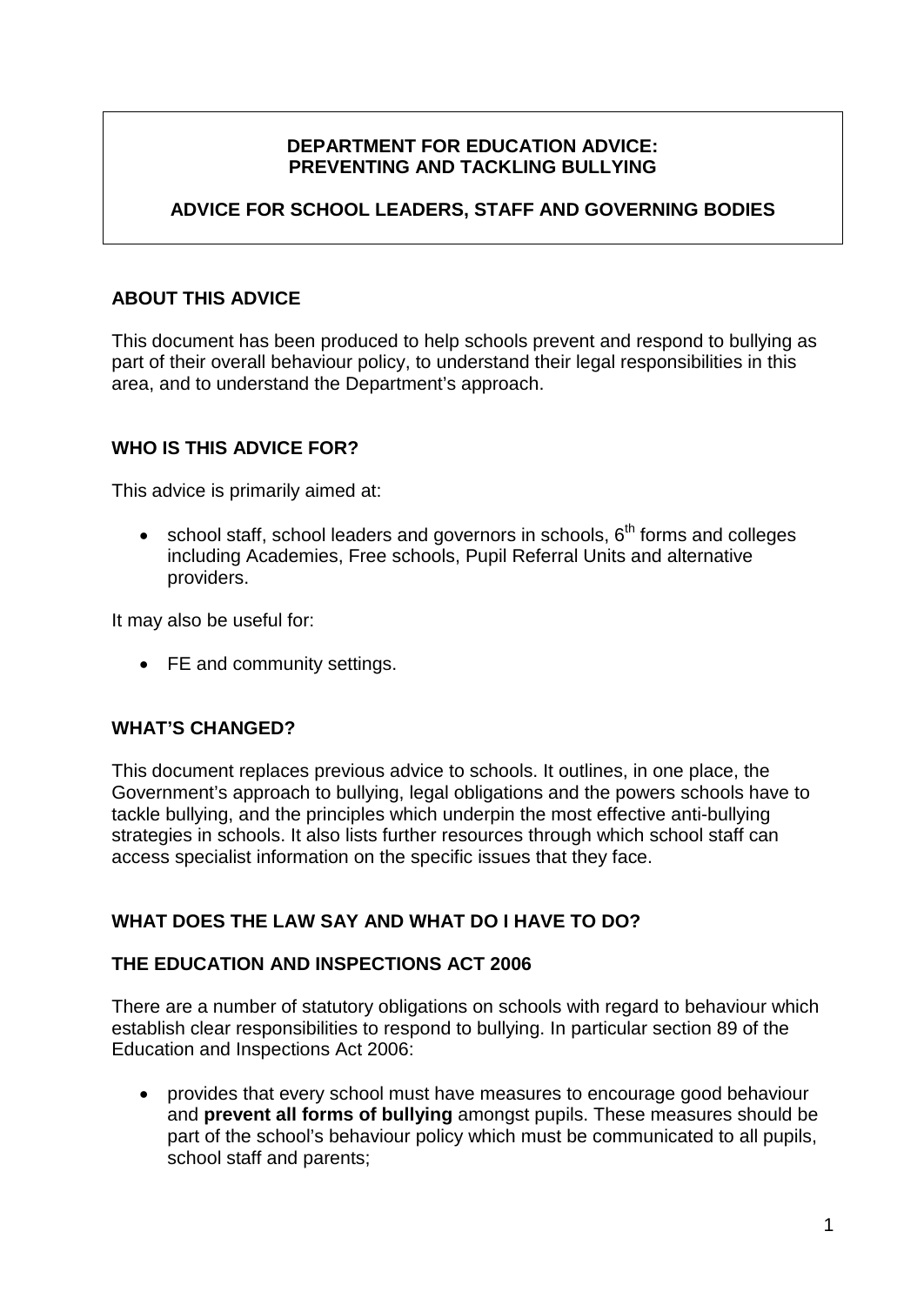• gives head teachers the ability to ensure that pupils behave when they are not on school premises or under the lawful control of school staff.

# **THE EQUALITY ACT 2010**

Under the Equality Act 2010, new duties on schools and other public bodies will come into force in April 2011. The Act strengthens and simplifies existing equality legislation. The Act brings together existing duties not to discriminate on grounds of race, disability and gender which schools are already bound to comply with, and it extends these to include duties not to discriminate on the grounds of age, sexual orientation, religion or belief, and gender re-assignment. It places a requirement on governing bodies and proprietors of schools to eliminate discrimination and promote equal opportunities, some of which they will already be doing. It will apply to school policies for tackling prejudice based bullying.

# **SAFEGUARDING CHILDREN AND YOUNG PEOPLE**

Under the Children Act 1989 a bullying incident should be addressed as a child protection concern when there is 'reasonable cause to suspect that a child is suffering, or is likely to suffer, significant harm'. Where this is the case, the school staff should report their concerns to their local authority children's social care. Even where safeguarding is not considered to be an issue, schools may need to draw on a range of external services to support the pupil who is experiencing bullying, or to tackle any underlying issue which has contributed to a child doing the bullying.

# **CRIMINAL LAW**

Although bullying in itself is not a specific criminal offence in the UK, it is important to bear in mind that some types of harassing or threatening behaviour – or communications – could be a criminal offence, for example under the Protection from Harassment Act 1997, the Malicious Communications Act 1988, the Communications Act 2003, and the Public Order Act 1986. If school staff feel that an offence may have been committed they should seek assistance from the police. For example, under the Malicious Communication Act 1988, it is an offence for a person to send an electronic communication to another person with the intent to cause distress or anxiety or to send an electronic communication which conveys a message which is indecent or grossly offensive, a threat, or information which is false and known or believed to be false by the sender.

# **BULLYING OUTSIDE SCHOOL PREMISES**

Head teachers have a specific statutory power to discipline pupils for poor behaviour outside of the school premises. Section 89(5) of the Education and Inspections Act 2006 gives head teachers the power to regulate pupils' conduct when they are not on school premises and are not under the lawful control or charge of a member of school staff. This can relate to any bullying incidents occurring anywhere off the school premises, such as on school or public transport, outside the local shops, or in a town or village centre.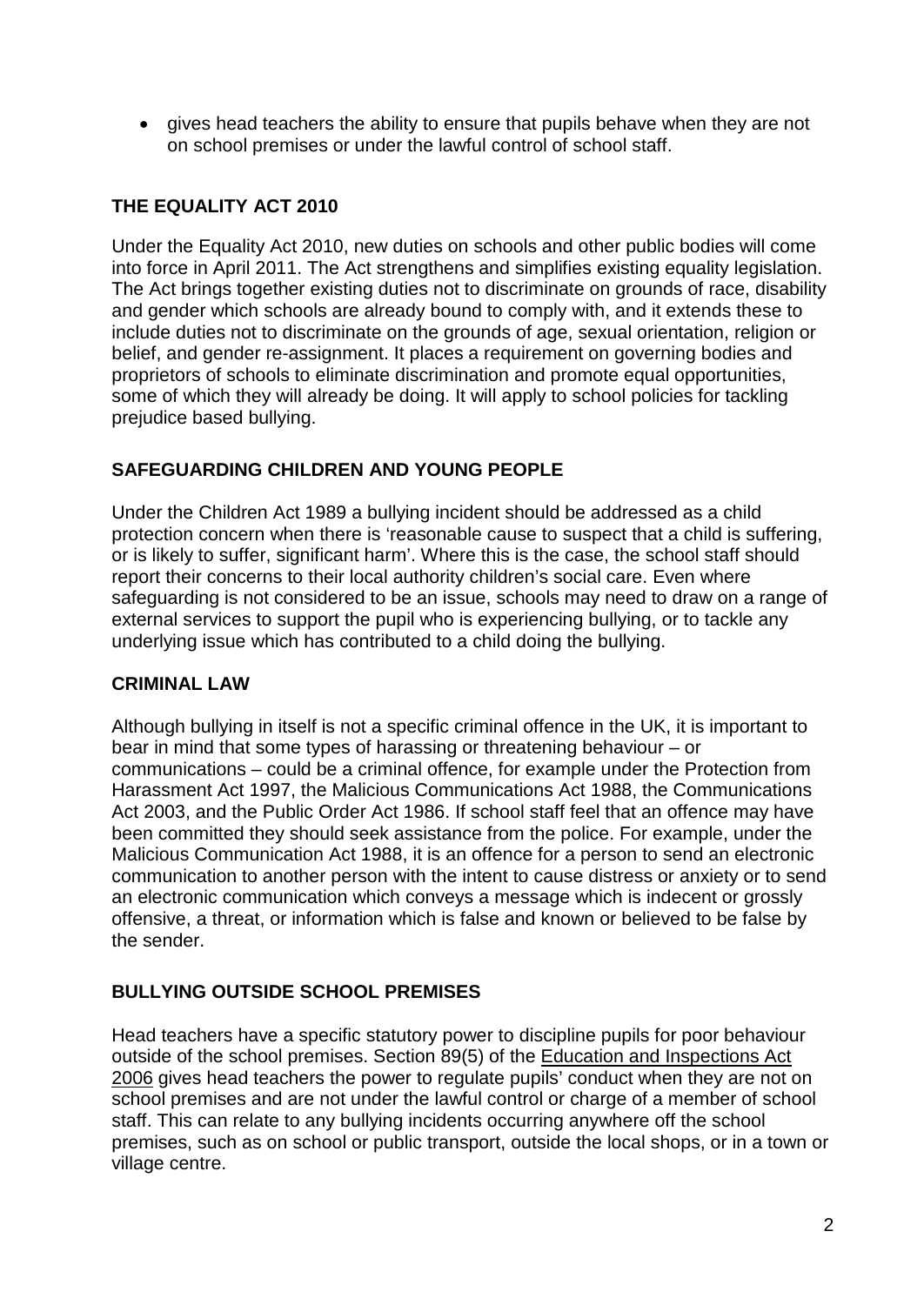Where bullying outside school is reported to school staff, it should be investigated and acted on. The head teacher should also consider whether it is appropriate to notify the police or anti-social behaviour coordinator in their local authority of the actions taken against a pupil. If the misbehaviour could be criminal or poses a serious threat to a member of the public, the police should always be informed.

## **DEALING WITH BULLYING**

Bullying can be physical or emotional and it can take many forms (for example, cyberbullying). Immediate physical safety and stopping violence come first but bullying can also be because of prejudice against particular groups (for example, because of Special Educational Needs, on grounds of race, religion, gender, sexual orientation or transgender status, or because of caring duties).

School staff, leaders and governors are best placed to decide how best to respond to the particular issues that affect their pupils. There is no single solution to bullying which will suit all schools.

Successful schools have clear policies in place to deal with bullying and poor behaviour which are clear to parents, pupils and staff so that, when incidents do occur, they are dealt with quickly.

Schools should apply disciplinary measures to pupils who bully in order to show clearly that their behaviour is wrong. Disciplinary measures must be applied fairly, consistently, and reasonably taking account of any special educational needs or disabilities that the pupils may have and taking into account the needs of vulnerable pupils. It is also important to consider the motivations behind bullying behaviour and whether it reveals any concerns for the safety of the perpetrator. Where this is the case the child engaging in bullying behaviour may need support themselves.

Schools which excel at tackling bullying have created an ethos of good behaviour where pupils treat one another and the school staff with respect because they know that this is the right way to behave. Values of respect for staff and other pupils, an understanding of the value of education, and a clear understanding of how our actions affect others permeate the whole school environment – in the playground, corridors, classrooms, and beyond the school gates.

The knowledge and values that children are taught in lessons are reinforced by staff and older pupils setting an excellent example to others. Schools that achieve this are successful in preventing bullying from arising in the first place.

Successful schools also:

• **involve parents** to ensure that they are clear that the school does not tolerate bullying and are aware of the procedures to follow if they believe that their child is being bullied. Parents feel confident that the school will take any complaint about bullying seriously and resolve the issue in a way that protects the child, and they reinforce the value of good behaviour at home;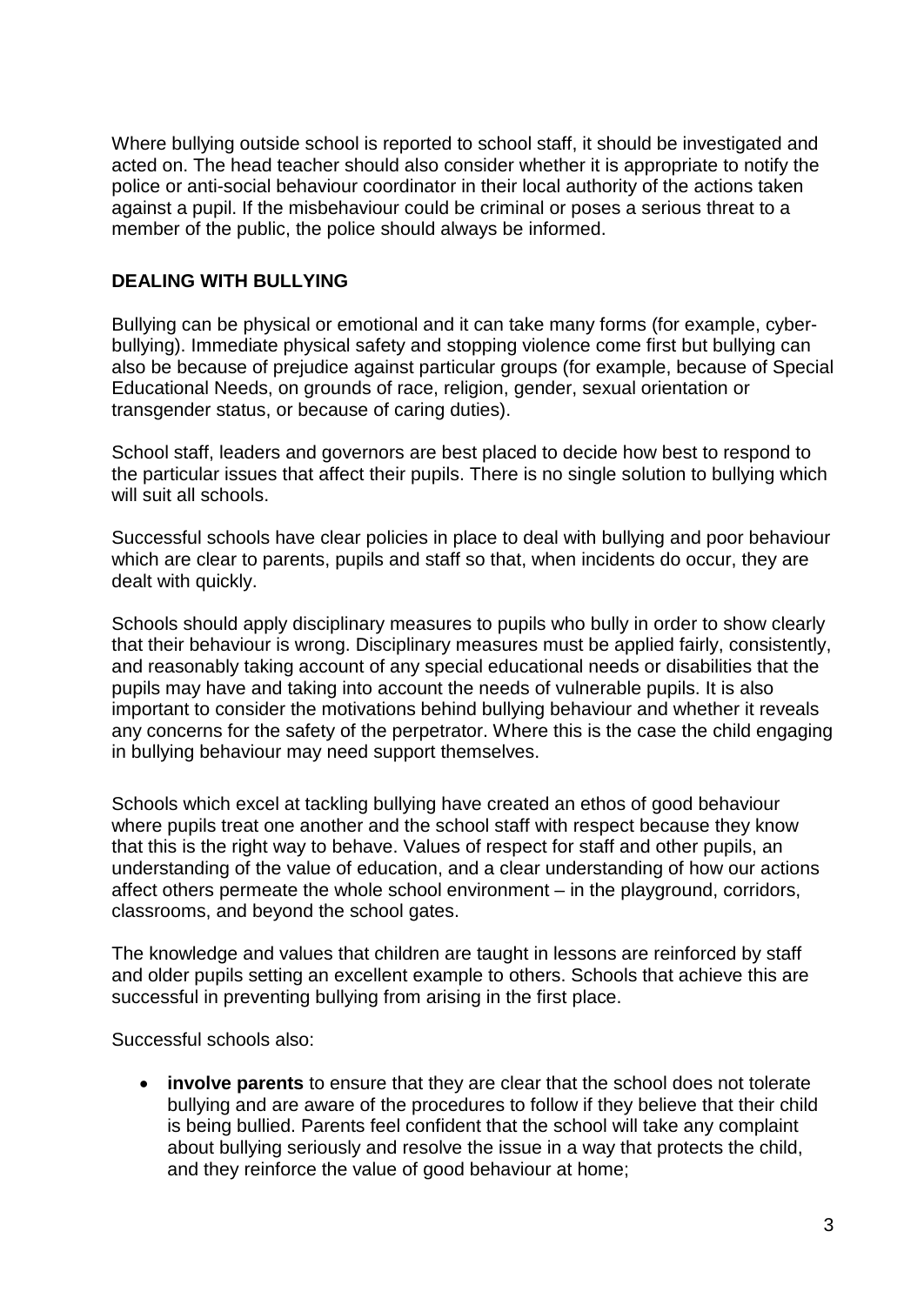- **involve pupils**. All pupils understand the schools' approach and are clear about the part they can play to prevent bullying, including when they find themselves as bystanders;
- **regularly evaluate** and update their approach to take account of developments in technology, for instance updating 'acceptable use' policies for computers;
- **implement disciplinary sanctions.** The consequences of bullying reflect the seriousness of the incident so that others see that bullying is unacceptable;
- **openly discuss differences between people that could motivate bullying**, such as religion, ethnicity, disability, gender or sexuality. Schools can also teach children that using any prejudice based language is unacceptable;
- **use specific organisations or resources for help with particular problems.**  Schools can draw on the experience and expertise of anti-bullying organisations with a proven track record and / or specialised expertise in dealing with certain forms of bullying;
- **provide effective staff training.** Anti-bullying policies are most effective when all school staff understand the principles and purpose of the school's policy, its legal responsibilities regarding bullying, how to resolve problems, and where to seek support. Schools can invest in specialised skills to help their staff understand the needs of their pupils, including those with Special Educational Needs and/or disability (SEND) and Lesbian, Gay, Bisexual and Transgender (LGB&T) pupils;
- **work with the wider community** such as the police and children's services where bullying is particularly serious or persistent and where a criminal offence may have been committed. Successful schools also work with other agencies and the wider community to tackle bullying that is happening outside school;
- **make it easy for pupils to report bullying** so that they are assured that they will be listened to and incidents acted on. Pupils should feel that they can report bullying which may have occurred outside school including cyberbullying;
- **create an inclusive environment**. Schools should create a safe environment where pupils can openly discuss the cause of their bullying, without fear of further bullying or discrimination;
- **celebrate success**. Celebrating success is an important way of creating a positive school ethos around the issue.

# **SCHOOLS' ACCOUNTABILITY**

Pupils will learn best in a safe and calm environment that is free from disruption and in which education is the primary focus.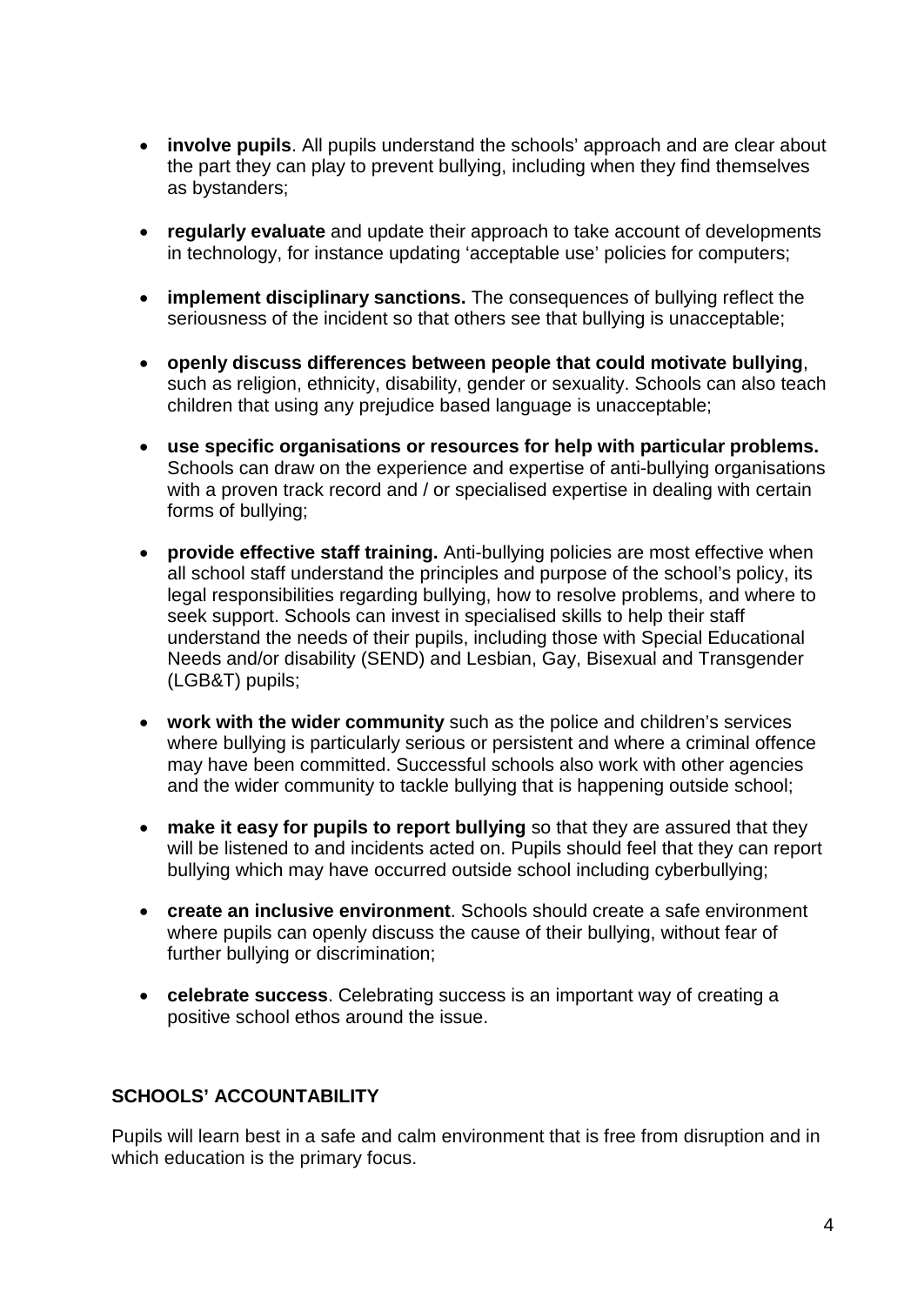In 2012, the new Ofsted framework will come into force and will include 'behaviour and safety' as one of its key criteria for inspections. Schools should be able to demonstrate the impact of anti-bullying policies.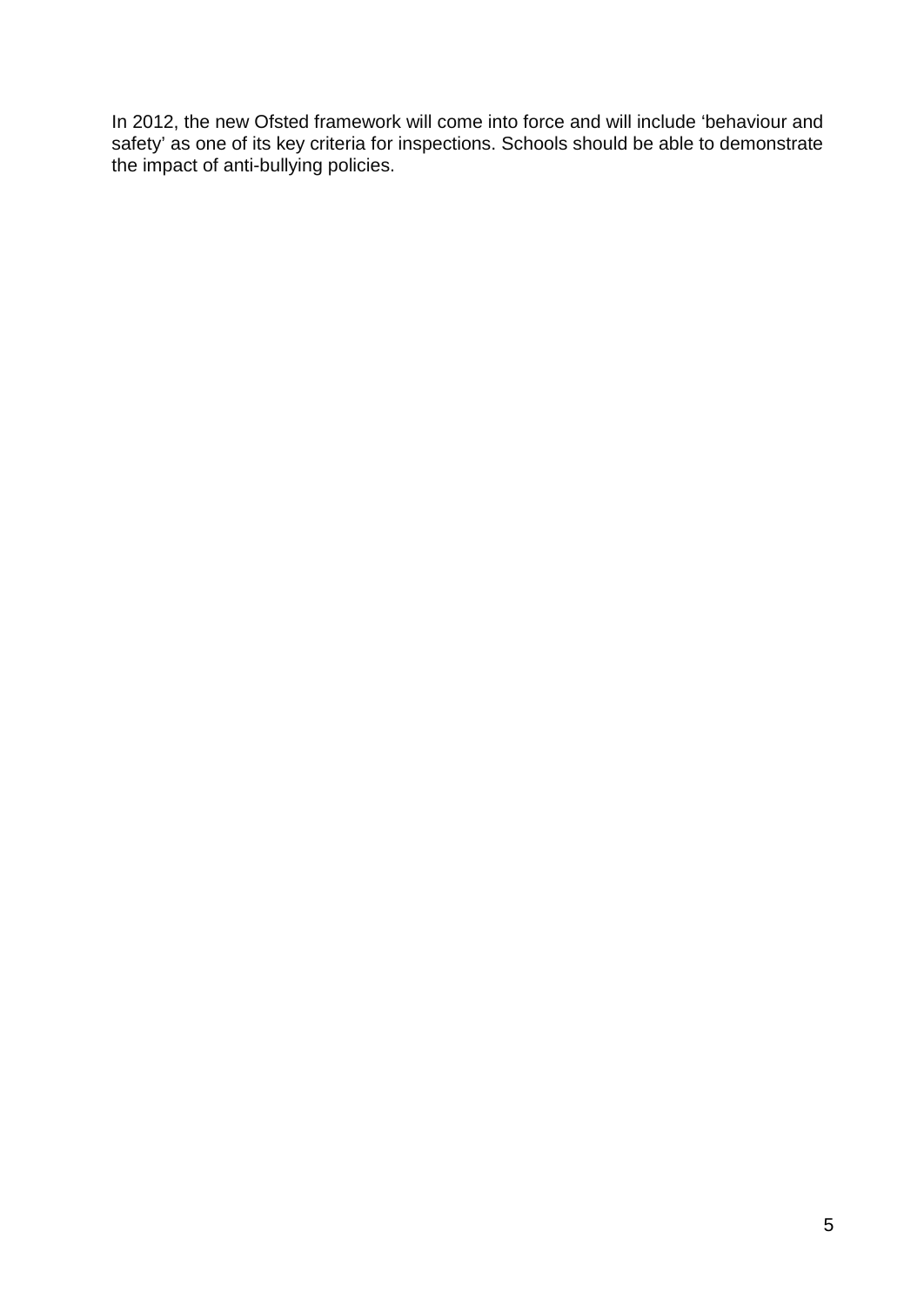# **FREQUENTLY ASKED QUESTIONS**

## **Q: Should we prioritise tackling some types of bullying over others?**

**A**: Immediate physical safety obviously comes first. All bullying, whatever the motivation or method, is unacceptable and should not be tolerated. Some issues will be more familiar to schools than others and this guidance points to other specialist organisations for further information about how to tackle specific types of bullying. Please see 'Further Sources of Information' at the end of this document.

## **Q: Should I discipline pupils for bullying outside the school?**

**A**: Yes. If an incident of bullying outside the school premises is reported to the school, it is important that it is investigated and appropriate action is taken. This will send a strong signal to pupils that bullying will not be tolerated and perpetrators will be held to account.

#### **Q: How do schools with a religious character – or schools dealing with parents with particular religious beliefs – respond to prejudice based bullying?**

**A:** Notwithstanding the particular tenets of their faith, schools with a religious character should uphold the values of tolerance, non-discrimination and respect towards others and condemn all forms of bullying, as in any other school.

#### **Q: How can we involve parents more in our anti-bullying work?**

**A**: Schools should talk to parents about their anti-bullying policy and make it available to them and prospective parents as part of their behaviour policy. Schools should ensure that parents know what measures are being taken to prevent bullying, as well as how incidents are responded to, and may also encourage positive messages about good behaviour and respect for others at home.

#### **Q: Should I record incidents of bullying?**

**A:** Staff should develop a consistent approach to monitoring bullying incidents in their school and evaluating whether their approach is effective. For some schools, that will mean recording incidents so that they can monitor incident numbers and identify where bullying is recurring between the same pupils. Others do not want to keep written records. We want schools to exercise their own judgment as to what will work best for their pupils.